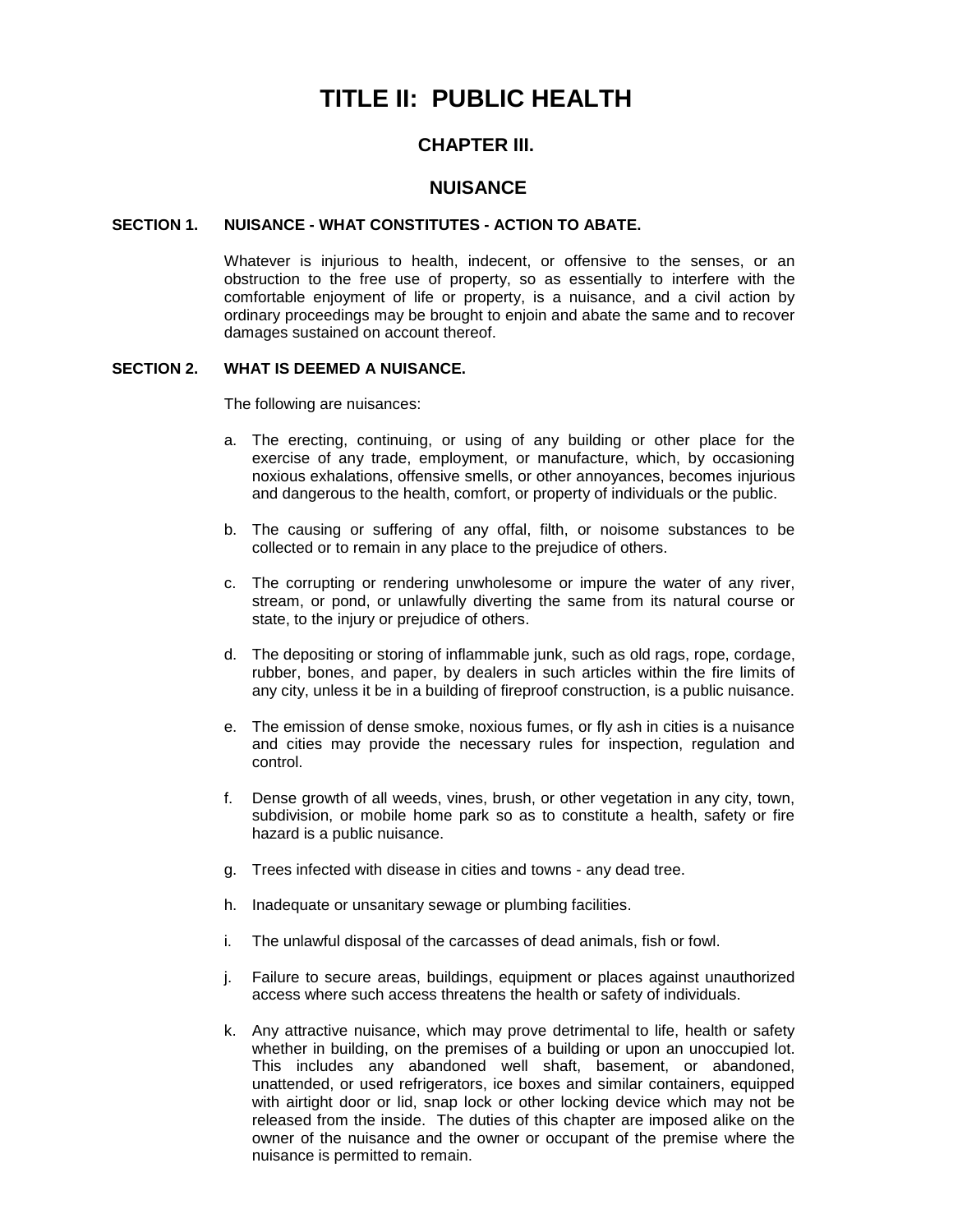#### **SECTION 3. ANIMALS.**

Any animal or fowl, whether pet or otherwise, kept for any purpose within the boundaries of Muscatine County shall be kept in such a manner as not to create a nuisance as defined in Chapter 657.1, Code of Iowa, 1973.

# **SECTION 4. GARBAGE.**

- a. The term garbage shall be interpreted to mean all putrescible waste, except sewage and body wastes, including vegetable and animal offal and carcasses of dead animals, but excluding recognized industrial by-products, and shall include all such substances from all public and private establishments and from all residences.
- b. All garbage and refuse shall be collected sufficiently frequent to prevent nuisance and shall be collected in covered vehicles approved by the health officer.
- c. No person, firm or corporation shall collect garbage or refuse who does not possess a permit from the Environmentalist.

#### **SECTION 5. RAT HARBORAGE.**

- a. Rat harborage shall mean any condition which provides shelter or protection for rats, thus favoring their multiplication and continued existence in, under or outside, of any structure.
- b. It shall be unlawful for any person to place, leave, dump or permit to accumulate any garbage, rubbish or trash in any structure or on any property so that the same may afford food or harborage for rats.
- c. It shall be unlawful for any person to permit to accumulate on any property, any articles or materials that may constitute a rat harborage. Such materials or articles shall be placed on racks that are elevated not less than eighteen (18) inches above the ground and evenly piled or stacked.
- d. Upon receipt of a written notice or order from the local board of health, the owner of any property specified therein shall take immediate measure for rat control. In the event such control measures are not instigated within the time designated, this board may instigate condemnation and destruction proceedings or take such action as deemed necessary.

# **SECTION 6. VIOLATIONS AND PENALTIES.**

These rules and regulations shall be enforced in accordance with the provisions of Title I Administration, Chapter V Enforcement Ordinance.

# **SECTION 7. PROCESS.**

When upon indictment, complaint, or civil action any person is found guilty of erecting, causing, or continuing a nuisance, the court before whom such finding is had, may, in addition to the fine imposed, if any, or the judgment for damages or cost for which a separate execution may issue, order that such nuisance be abated or removed at the expense of the defendant, and, after inquiry into and estimating as nearly as may be the sum necessary to defray the expenses of such abatement, the court may issue a warrant therefore.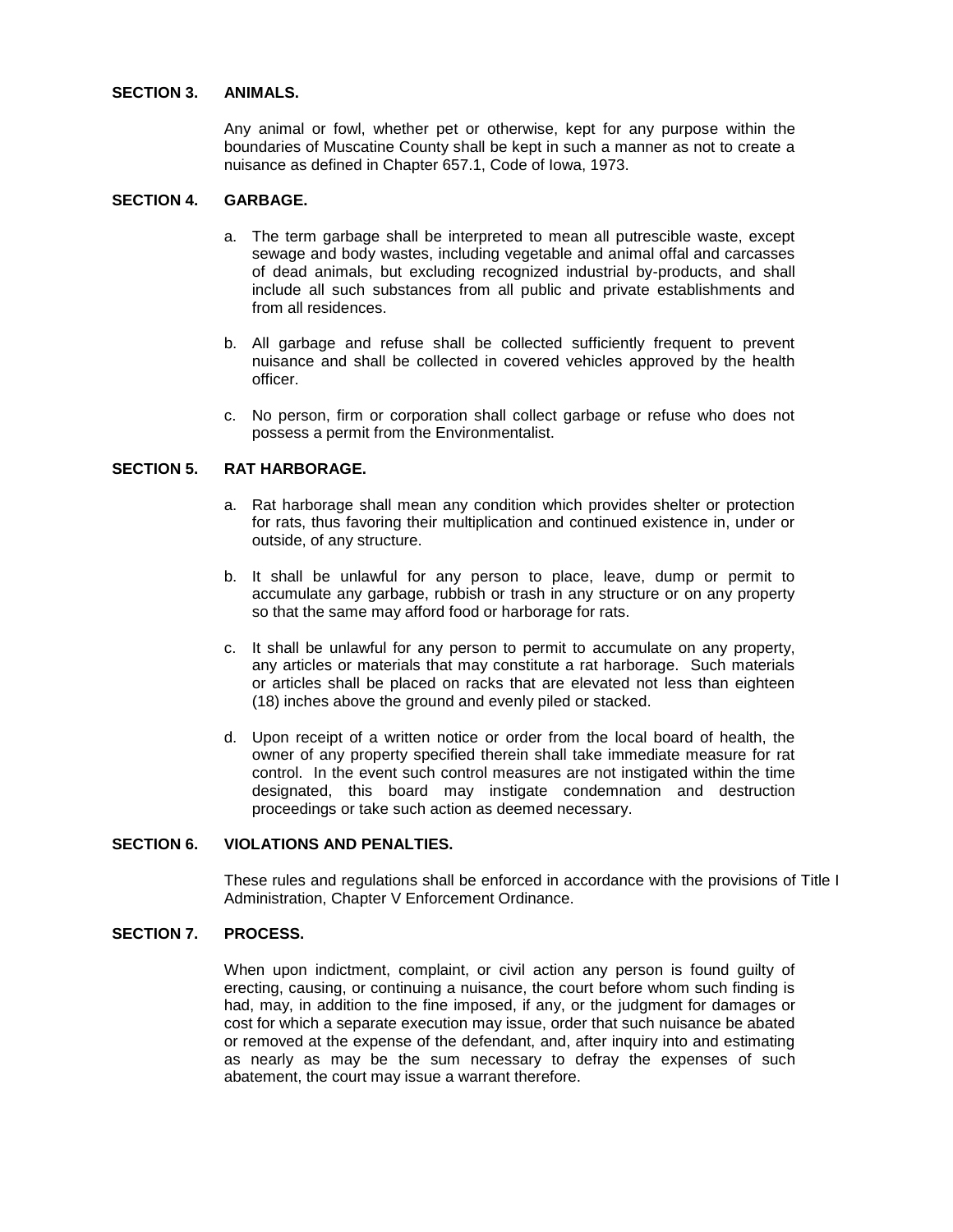#### **SECTION 8. STAY OF EXECUTION.**

Instead of issuing such warrant, the court may order the same to be stayed upon motion of the defendant, and upon his entering into an undertaking to the county, is such sum and with such surety as the court may direct, conditioned either that the defendant will discontinue said nuisance, or that, within a time limited by the court, and not exceeding six (6) months, he will cause the same to be abated and removed, as either is directed by the court; and, upon his failure to perform the condition of his undertaking, the same shall be forfeited, and the court, upon being satisfied of such default, may order such warrant forthwith to issue and action may be brought on such undertaking.

# **SECTION 9. EXPENSES - HOW COLLECTED.**

The expense of abating a nuisance by virtue of a warrant can be collected by the officer in the same manner as damages and costs are collected on execution, except that the materials of any building, fences, or other things that may be removed as a nuisance may be first levied upon and sold by the officer, and if any of the proceeds remain after satisfying the expense of the removal, such balance must be paid by the officer to the defendant, or to the owner of the property levied upon; and if said proceeds are not sufficient to pay such expense, the officer must collect the residue thereof.

# **SECTION 10. ADOPTION OF 1997 UNIFORM CODE FOR ABATEMENT OF DANGEROUS BUILDINGS.**

There is hereto adopted in full the 1997 Uniform Code for the Abatement of Dangerous Buildings, with the following amendments:

### **Chapter 1 - Title and Scope.**

Section 102.1 shall be amended by omitting the words *Housing Code.*

#### Section 102.2 shall be amended to read:

*"The provisions of this code shall apply to all dangerous buildings, as herein defined, which are now in existence or may hereafter become dangerous in this jurisdiction. No part of this code shall apply to buildings or structures that are by reason of use or nature primarily adapted for agricultural purposes.*

Section 103 shall be amended to read:

*"All buildings or structures which are required to be repaired under the provisions of this code shall be subject to the provisions of the Muscatine County Construction Code."*

#### **Chapter 2 - Enforcement.**

Section 204 shall be amended to read:

*"All buildings or structures within the scope of this code and all construction or*  work for which a permit is required shall be subject to inspection by the building *official in accordance with and in the manner provided by this code and the Muscatine County Construction Code."*

Section 205.1 shall be amended by adding:

*"For purposes of this code, the Board of Appeals shall be the Building Board of Appeals as approved for hearing appeals of the Muscatine County Construction Code."*